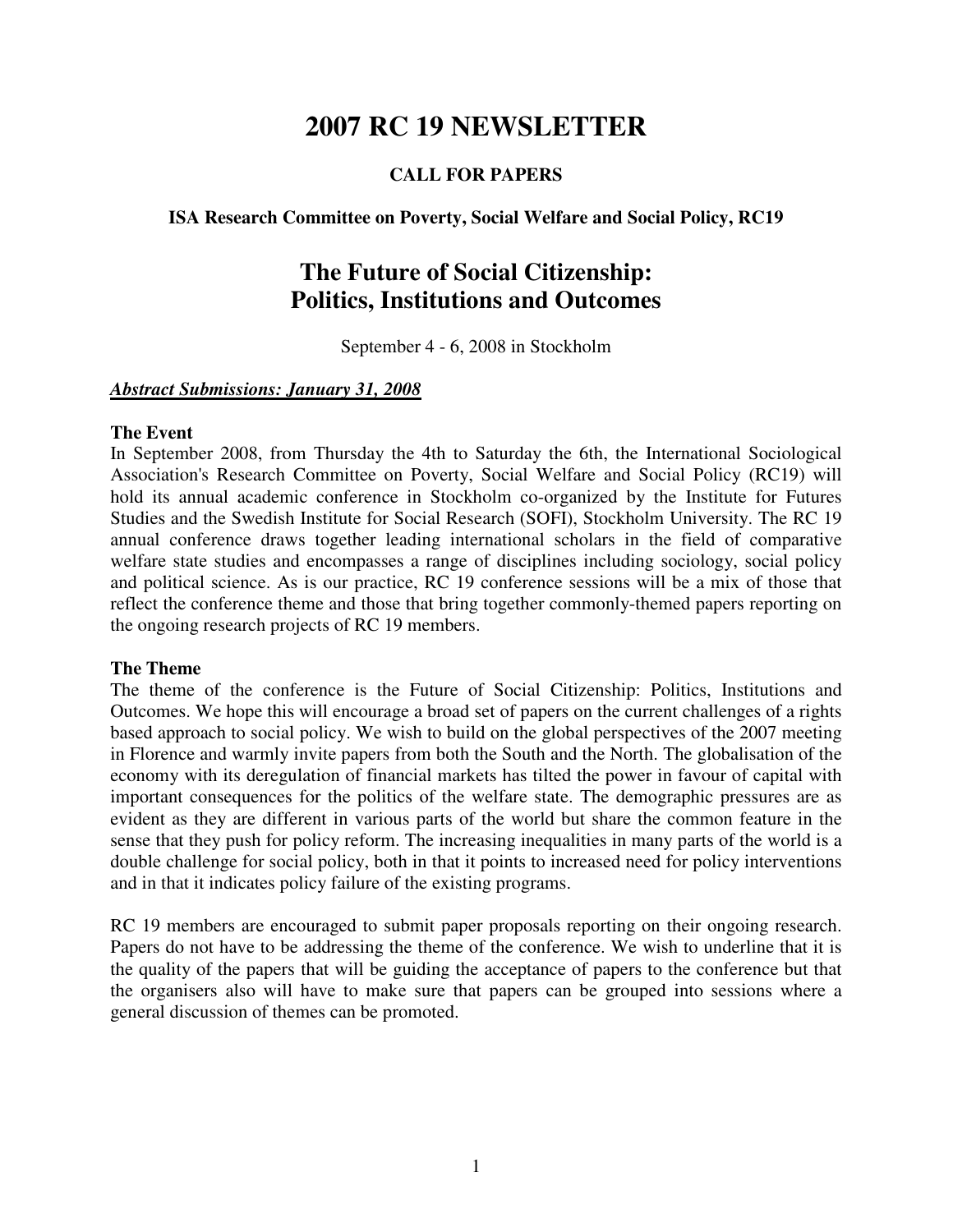### **Who is Eligible to Participate?**

Members of RC 19 are invited to submit proposals in the form of a detailed abstract of an unpublished paper indicating the leading research question, theoretical approach, research methods, data sources and analytical significance. Preference will be given to paper proposals which make a strong comparative and/or theoretical contribution. Our conference format (see below) allows for in-depth discussion of a limited number of papers; about 60 papers will be accepted for presentation at the conference. As we have a limited number of slots for paper presentations, it is possible that not all meritorious papers will be included in the program. Thus, the RC19 has a tradition of accepting "contributed papers," which are available via the conference website but which are not presented formally. Authors of both contributed and presented papers may be asked to be discussants. We will also allow for web-publication of the written comments of paper-discussants.

#### **Submission of Abstracts, Papers and Registration**

Please submit abstracts of not more than 400 words and register at the conference via www.sofi.su.se/rc19 from December 14 2007 to February 15 2008. (Abstracts (MS Word or Adobe PDF only please) may also be submitted via email to rc19@sofi.su.se).

Proposals are evaluated by the Program Committee, and notification of acceptance or rejection is sent to the authors by March 15, 2007. The decision by the Program Committee is final. Completed papers must be sent in by 1 July, 2007 to be included in the final conference program. We ask that papers be no more than 20-25 pages maximum.

#### **Non-Members**

Membership in RC 19 is open to social scientists from all disciplines but only upon payment of a modest membership fee. If you are not already a member, please contact the RC19 Secretary, Daniel Béland (Email: beland007@hotmail.com; Online: http://www.danielbeland.org).

#### **Conference Format**

The conference will be organised according to "Korpi's rules" which have made RC19 meetings famous for their intellectual liveliness and seriousness. The rules are named for Walter Korpi, past president of RC19, who instituted a workshop-style meeting format that the membership has found very congenial over the years: a) papers are circulated (and read) in advance; b) at the conference they are first briefly introduced but primarily commented by a discussant; c) the author is only given limited time to react to the discussant's presentation so as to leave more room for a general discussion. Since it is assumed that all papers have been read in advance, we avoid summaries and go straight to the discussion! Thus, accepting a place on the program entails a commitment to complete the paper in time for others to read it and to come prepared to discuss papers. Equally, participants may expect to serve as discussant for another paper, and to open the floor with an incisive and fair assessment of its strengths and weaknesses. Completed papers are due July 1, 2007 and circulated to conference participants via the conference website.

#### **Mentoring Program**

The presence of a large number of international experts in social policy creates a special opportunity for junior researchers and graduate students to present their research for discussion. As part of the conference design, we will organize special mentoring sessions to match new researchers with senior scholars working in related areas. PhD candidates are invited to submit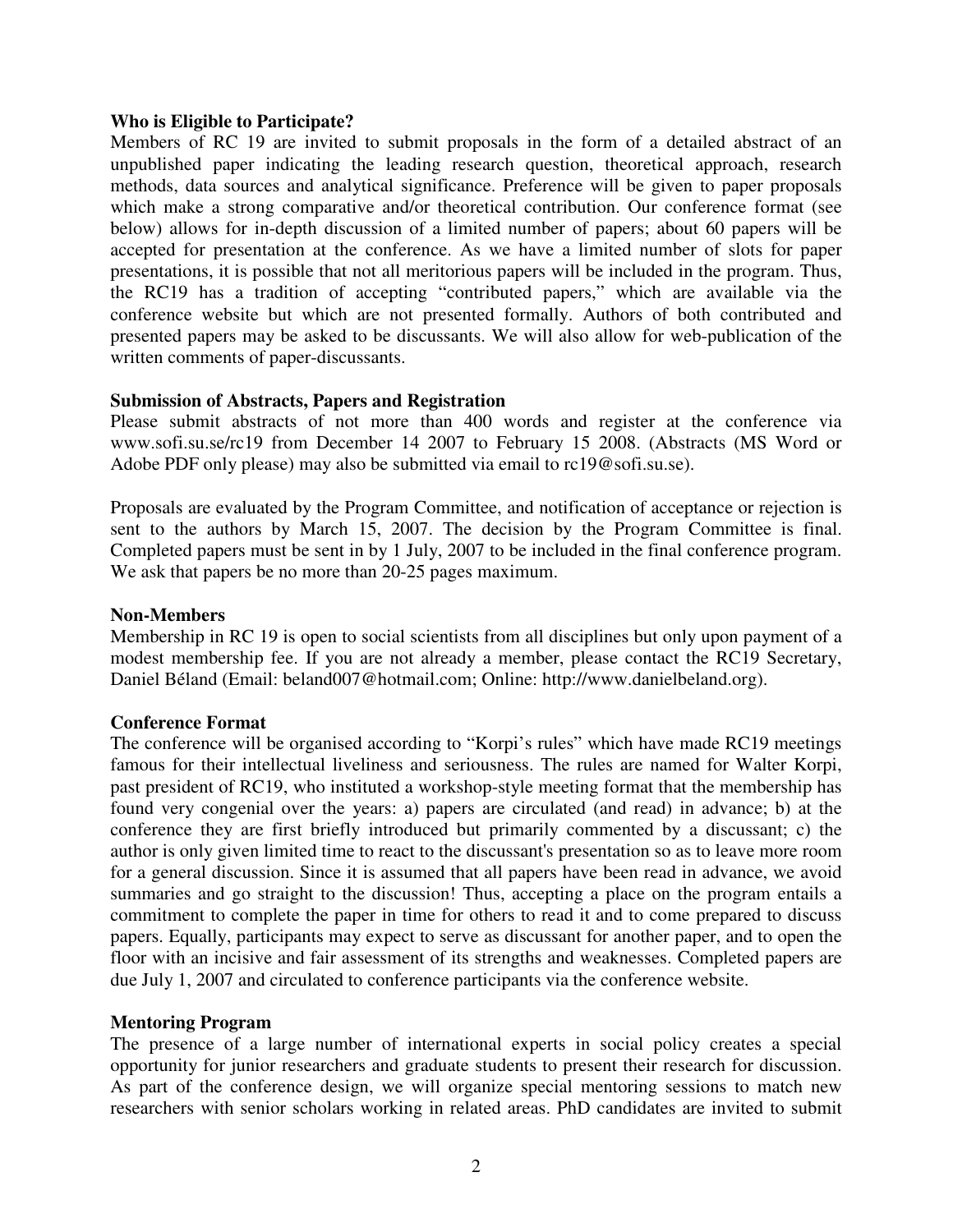papers for these dedicated sessions but can apply for the regular sessions as well. Doctoral students may chose to submit their contribution to the regular conference sessions or participate in the mentoring program which includes separate sessions for doctoral students in the conference program. The sessions will follow "Korpi's rules" with mentors acting as discussants. The mentoring program is open for students who have begun the research for their dissertation (i.e. are not still at the stage of planning it) and who will not have submitted it for examination by the time of the conference. The mentoring program is co-ordinated by Sheila Shaver and the SOFI team.

#### **Program Committee**

Ana Marta Guillen, University of Oviedo (Spain); Huck-ju Kwon, Sung Kyun Kwan University (Korea); Ann Shola Orloff, Northwestern University (USA); Jimi Adesina, Rhodes University, (South Africa); and the SOFI team.

Contact: rc19@sofi.su.se

# **DEADLINES**

February 15, 2007 Abstract submissions

March 20, 2007 Notification of acceptance by the Program Committee

June 15, 2007 Closing date for registration

July 1, 2007 Submission of completed papers

## **NEW APPOINTMENTS**

From January to April 2008, Secretary-Treasurer **Daniel Béland** will be a Public Policy Scholar at the Woodrow Wilson International Center for Scholars in Washington, DC. Until late April, please forward any correspondence to:

Daniel Béland Canada Institute Woodrow Wilson International Center for Scholars Ronald Reagan Building and International Trade Center One Woodrow Wilson Plaza 1300 Pennsylvania Ave., NW Washington, DC 20004-3027 United States

E-mail: beland007@hotmail.com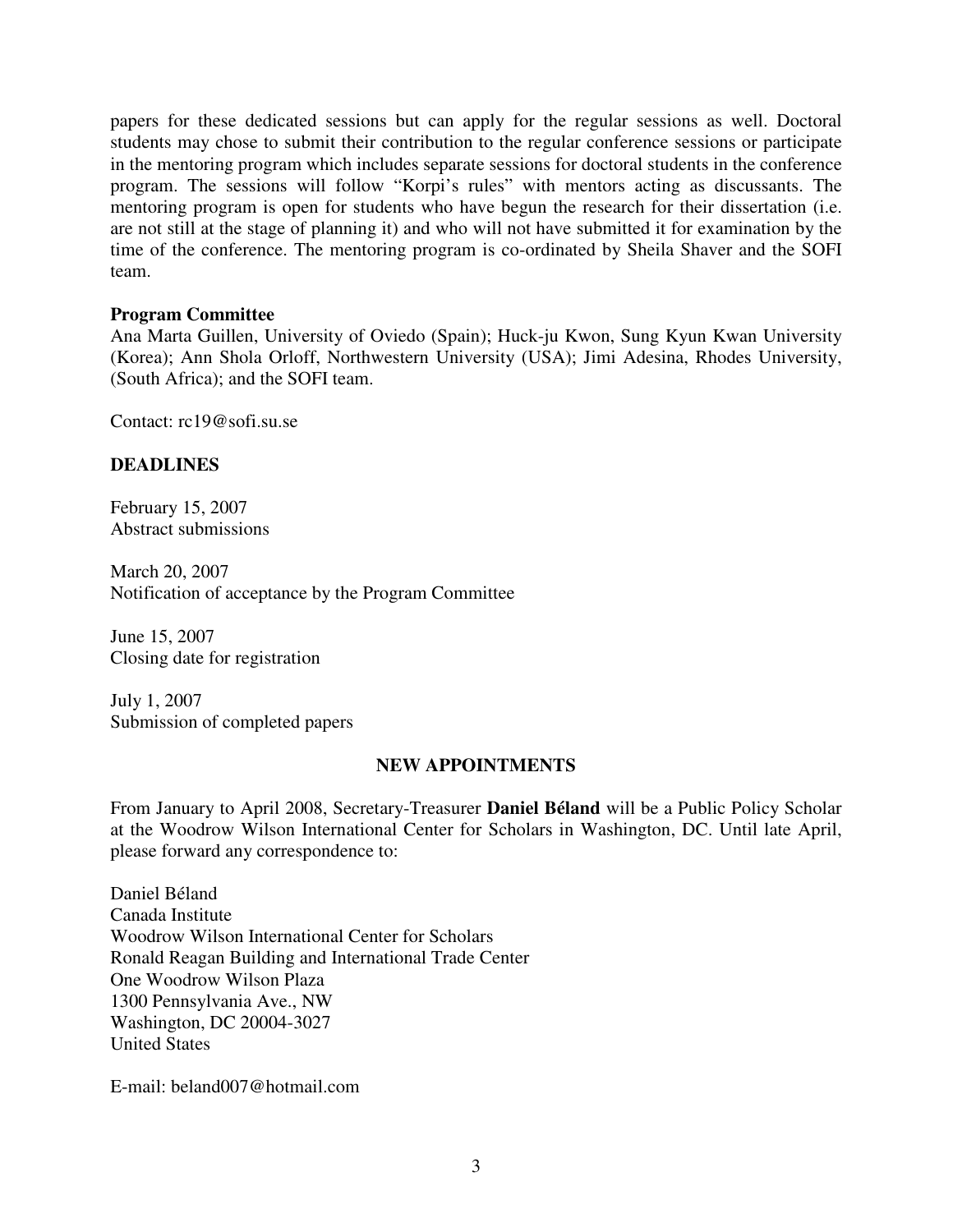**Yanyi K. Djamba** has joined Auburn University as the new Director of the Center for Demographic Research and Associate Professor of Sociology. His new address is: Yanyi K. Djamba, Center for Demographic Research, Auburn University, P.O. Box 244023, Montgomery, Alabama 36124-4023, USA; e-mail: ydjamba@aum.edu Phone: (334)-244-3388; Fax: (334)-244 3443

#### **SCHOLARSHIP**

Nuffield College, Oxford Doctoral Studentships in Sociology

Nuffield is an internationally oriented graduate college of the University of Oxford specialising in the social sciences. It is one of the leading centres of sociology in Europe with a special expertise in the development and empirical testing of middle-range theories. Each year Nuffield College admits up to eight graduate students who are pursuing a degree in Sociology and related disciplines (social policy, social and economic history, epidemiology, and social statistics). The small size and specialised nature of the College enable students to work closely with each other and with the Fellows of the College in a stimulating and research-orientated environment. All students receive an office in College, and many also reside in College. As part of its commitment to promote excellence in social science research, the Nuffield Sociology Group offers up to two Doctoral Studentships tenable from October 2008. A Nuffield Doctoral Studentship covers all of the core costs of studying at Oxford: college fees, university fees (at the EU/UK rate), and maintenance. It is currently worth £14,500 per year. It can be held for a maximum of three years and it is open to students starting their postgraduate research in Oxford. Further information about the College or the Nuffield Studentships can be obtained by contacting the current chair of the Sociology Group, Peter Hedström (peter.hedstrom@nuffield.ox.ac.uk). General information about the College can be found on its website at www.nuffield.ox.ac.uk, and information about the Oxford Sociology Department can be found on its website at www.sociology.ox.ac.uk.

#### **NEW BOOKS**

## **Viola Burau, Hildegard Theobald, and Robert H. Blank. 2007.** *Governing Home Care: A Cross-National Comparison***. Abingdon: Edward Elgar.**

Care of the elderly in their own homes has increasingly come into the focus of contemporary welfare policies and raises important questions about the governance of welfare in general. By taking a comparative and thematic approach, this interesting and timely book offers a comprehensive analysis of the principal issues surrounding the governance of home care. The analysis presented systematically maps out governing arrangements in relation to formal and informal care services, informal care, care workers and users of care across nine countries. The authors explore the ways in which country specific contexts shape governing arrangements and bring together insights from social care and public policy literature, two different yet complementary theoretical perspectives. Combining social care and public policy, *Governing Home Care* will be of great interest to scholars and postgraduate students and researchers of comparative social and public policy, as well as gender studies with particular interest in health policy, welfare state policies, family studies, and the sociology of caring and ageing.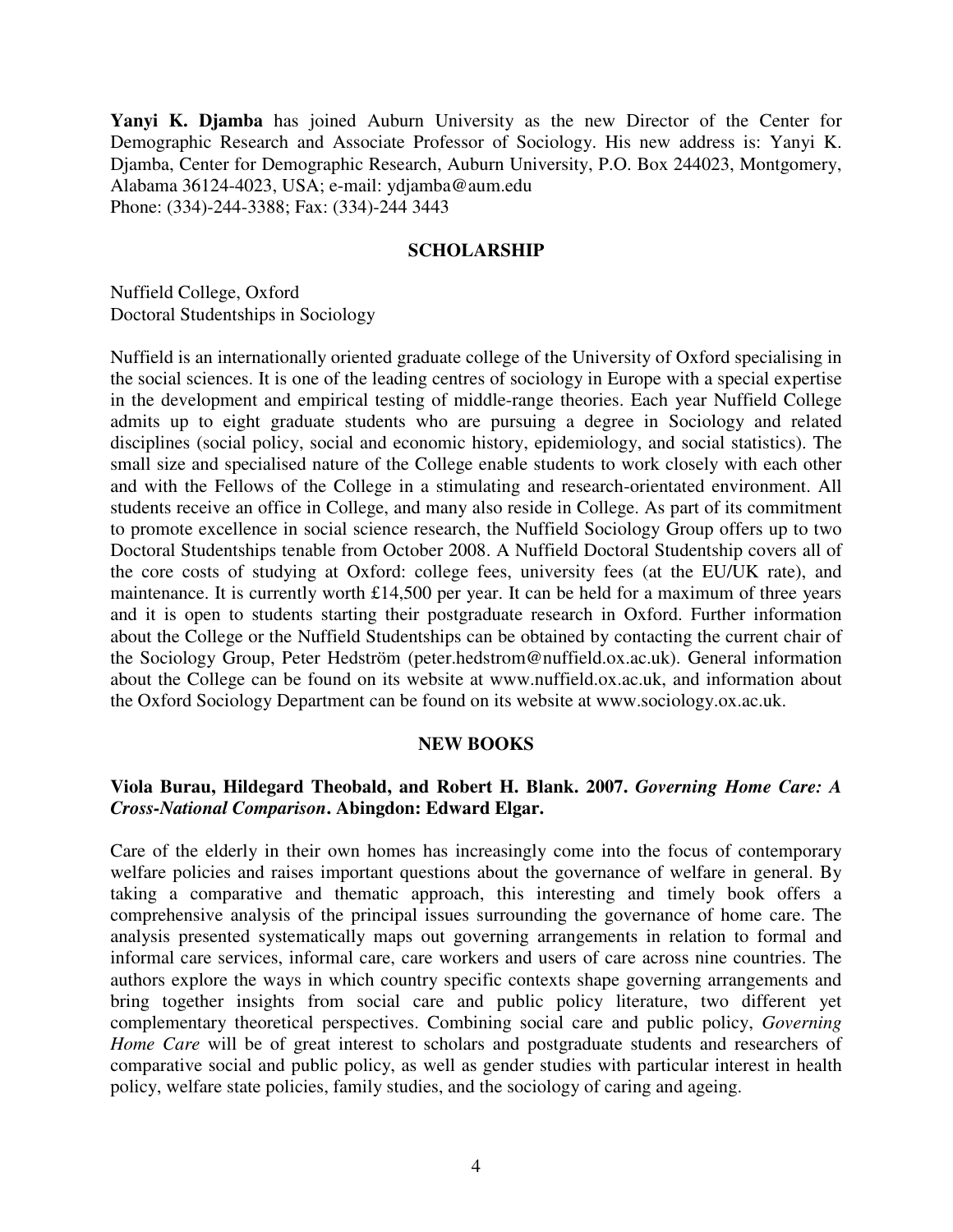Contents: 1. Introduction to the Governance of Home Care 2. Analysing Home Care Governance: Bringing Together Different Conceptual Perspectives 3. Contexts of Governing Home Care: Ideas and Institutions 4. Governing Formal Care Services: Between Integration and Fragmentation 5. Integrating Informal Care Provision 6. Care Workers: Defining the Boundaries of Occupational Territories 7. Care Users: Between Citizens and Consumers 8. Home Care Governance: Mapping out Convergences and Divergences Bibliography Index **--** 

# **Bob Deacon and Paul Stubbs (eds.). 2007.** *Social Policy and International Interventions in South East Europe***. Abingdon: Edward Elgar.**

The book investigates the role of international actors in the making of social policy in South East Europe. Introductory chapters on transnationalism and Europeanisation are followed by a series of nine linked case studies depicting research undertaken within the region. The book charts the variable influence that international actors such as formal organisations, non-governmental organisations, consulting companies and individual transnational policy entrepreneurs, have on key policy issues, including pensions, social protection, labour markets, and health. The authors conclude that welfare settlements are a complex product of historical and institutional legacies, the neo-liberal interventions of the World Bank, the emerging impact of the EU, and the crowded international arena resulting from war and post-war reconstruction agendas.

Contributors include: M. Arandarenko, F. Cocozzelli, B. Deacon, M. Gerovska Mitev, P. Golicin, N. Lendvai, R.A. Maglajlic Holicek, M. Novak, L. Pop, E.K. Rasidagic, K. Rihar Bajuk, D.A. Sotiropoulos, P. Stubbs, B. Yakut-Cakar, A. Ymeraj, S. Zrinscak.

# **--**

# **Henning Jørgensen and Per Kongshøj Madsen (eds.). 2007.** *Flexicurity and Beyond: Finding a New Agenda for the European Social Model***. Copenhagen: DJØF Publishing.**

For the development of the EU, the Lisbon process and the European Social Model, Flexicurity has become a keyword. How does synergy emerge from a flexible labourmarket that also provides security for the employees? While economic and social progress are often taken as opposites, Flexicurity aims at showing ways of overcoming this impasse. The nature of Flexicurity and its future are discussed in this comprehensive book.

The contributions are from an international conference with leading European scholars, held at the University of Aalborg in October 2006. The ambition of the conference was to stake stock of European Flexicurity research and to discuss the policy guidelines to which it can inspire. This book is of central value for all those interested inthe economic and political future of Europe. --

# **Linda Lobao, Gregory Hooks, and Ann Tickamyer. 2007.** *The Sociology of Spatial Inequality***. Albany (NY): State University of New York Press.**

This volume examines *who gets what where–* the study of spatial inequality. It showcases recent studies that attend to poverty, prosperity, and power across a range of territorial settings within the United States, addressing spatial inequality as a thematically distinct body of work that spans sociological research traditions. The first set of chapters takes stock of sociology's conceptual treatment of space, place, and inequality, denoting its missing links. The second set details examples of spatial approaches to topics including welfare reform, health and mortality, poverty,